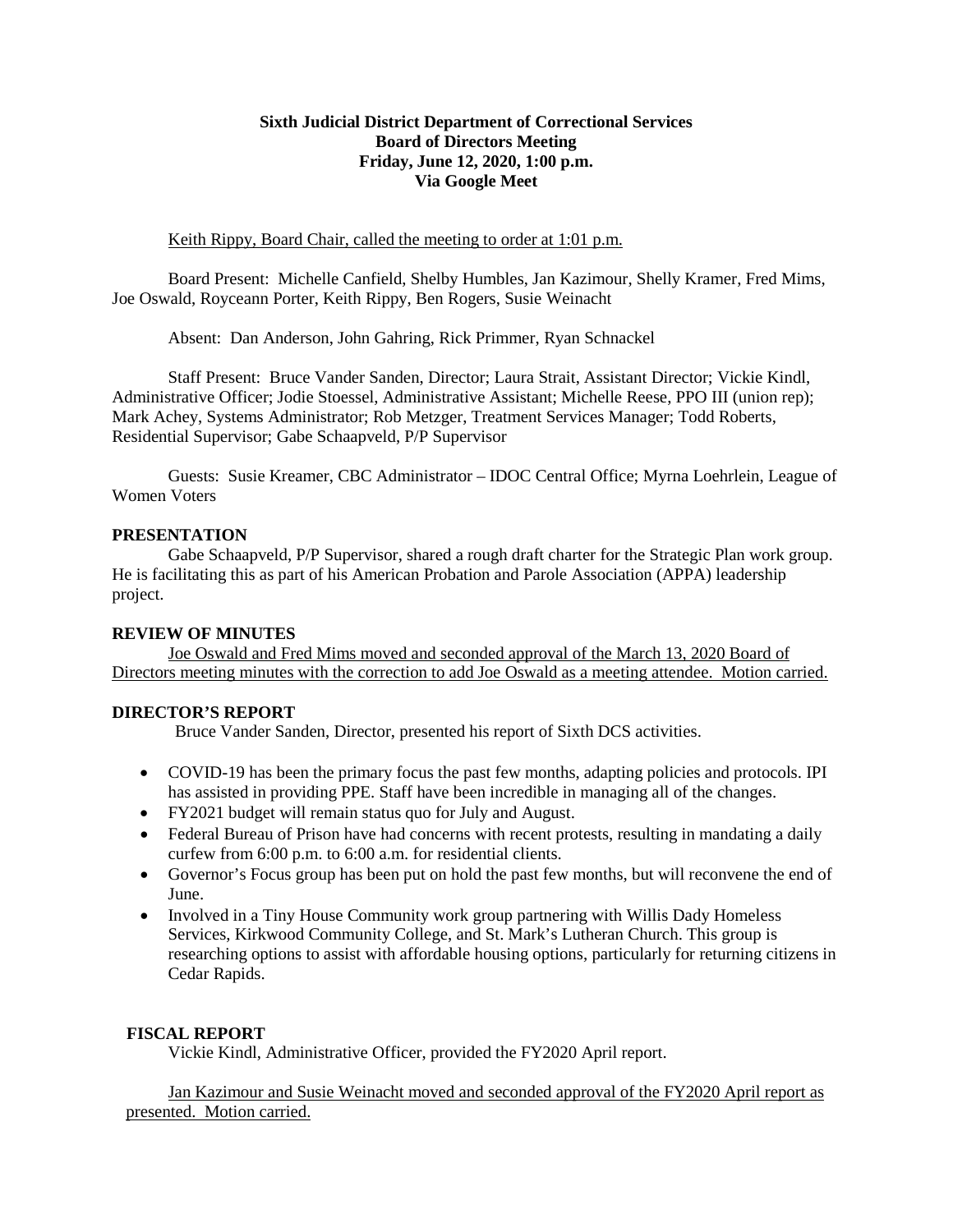# **BOARD OF DIRECTORS MEETING MINUTES**

**June 12, 2020 - Page 2**

### **ADVISORY COMMITTEE REPORTS**

- Southern  $(4/14/20 \& 6/9/20$  canceled--next meeting  $8/11/20$ )
- Northern  $\left(\frac{4}{21}{20} \text{ canceled} \text{next meeting 7/21/20}\right)$
- Client Services (4/16/20 canceled--next meeting 7/16/20)
- Law Enforcement  $(3/4/20 \& 6/3/20$  canceled--next meeting  $9/2/20$ )
- Cultural Competency  $(5/14/20\& 6/11/20$  canceled--next meeting  $9/10/20$ )

#### **OLD BUSINESS**

None

#### **NEW BUSINESS**

#### **CONTRACT APPROVAL PROCESS**

Discussed preferred protocol for the Board's involvement in approving contracts.

Shelby Humbles and Ben Rogers moved and seconded for the Board to approve 1) any contracts over \$50,000, 2) any contract that falls beyond the normal scope of operation, or 3) any regular occurring contract that has a change in language. Motion carried.

#### **CONTRACT REVIEW**

- a. IDOC Purchase of Service Agreement
- b. ASAC
- c. Resources for Human Development
- d. UIHC Department of Psychiatry
- e. Unity Point Health St. Luke's Hospital
- f. Unity Point/St. Luke's Federal Physicals

Susie Weinacht and Fred Mims moved and seconded for the Board to approve the IDOC Purchase of Service Agreement noted above. Motion carried.

Shelby Humbles and Jan Kazimour moved and seconded for the Board to approve all remaining contracts noted above. Motion carried.

#### **PUBLIC COMMENTS**

Susie Weinacht thanked the DOC and Sixth District for all the work they've done and continue to do since the pandemic.

#### **OTHER**

None

There being no further business coming before the Board, Shelby Humbles and Jan Kazimour moved and seconded to adjourn the meeting at 1:33 p.m. Motion carried.